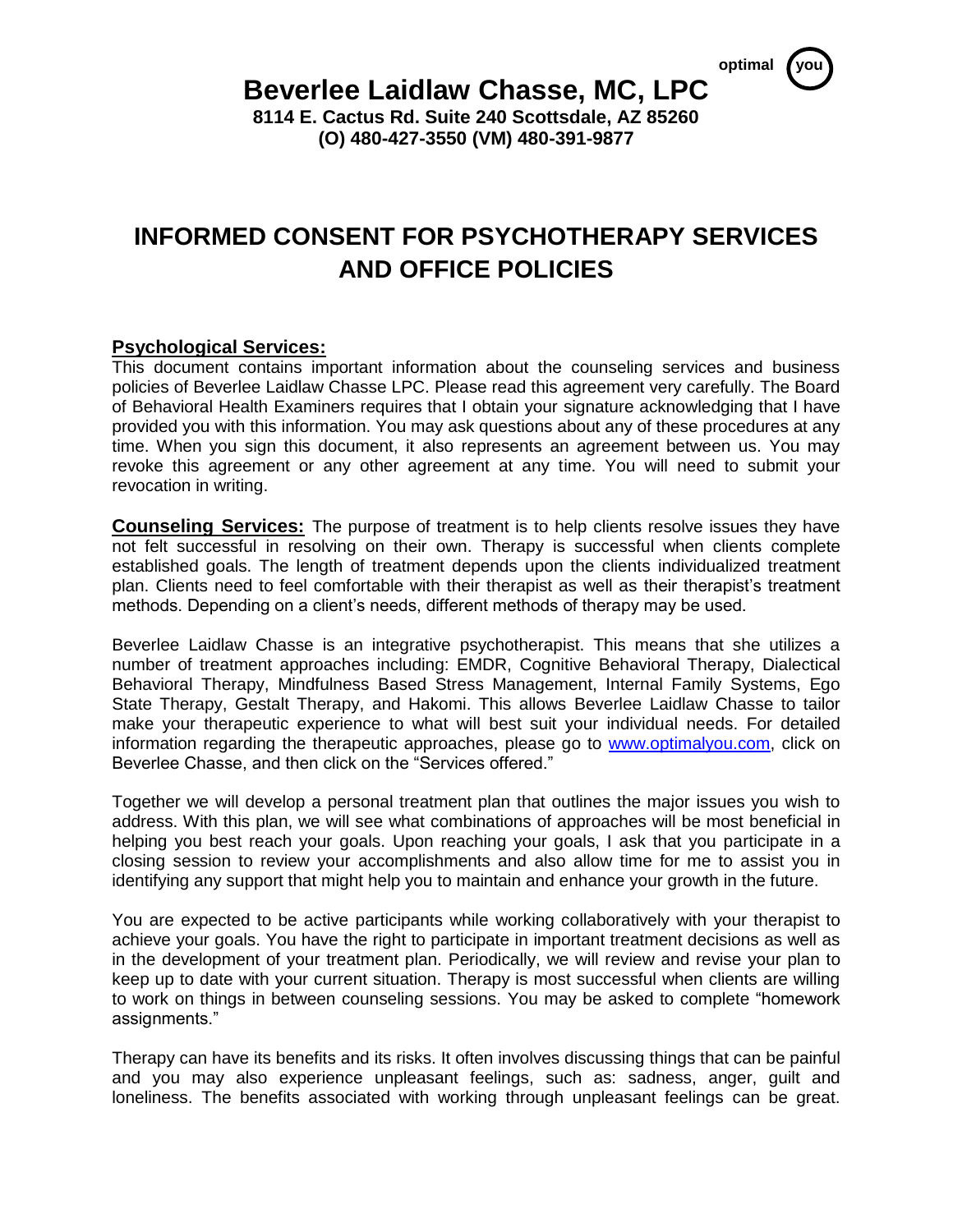Benefits may include, but are not limited to: happier-healthier relationships, a positive selfimage, a sense of wellbeing and solutions to problems. There are no guarantees what your experience will be. The first session is a consultation and also the beginning of our journey together. The exploratory process may take a few sessions to complete. At this time, the therapist will hear what you hope to gain from therapy and will also answer any questions you may have. The therapist will share initial thoughts and a preliminary treatment plan. If the therapist does not believe she is the appropriate person to be working with you, she may offer you the names of other counselors. If you do not believe the therapist is the right person for you, please do not hesitate to say so. Therapy often requires a significant amount of time, finances and emotional energy. It is important for you to feel comfortable with your therapist. Please feel free to ask any questions you may have.

You have the right to refuse any recommended treatment at any time throughout the therapeutic process. If you are uncomfortable with any treatment recommendations, please speak with your therapist. Should you choose to end your therapy prior to meeting your therapeutic goals it is recommended that you schedule a closure session with your therapist.

With the exception of unusual circumstances that involve danger to yourself and/or others, or if others have supplied information confidentially, you may examine and/or receive a copy of your clinical record (**This does not include process notes taken during session**). Your request will need to be in writing. Because these are professional records, they can be misinterpreted and/or upsetting to the untrained reader. For this reason, it is recommended that you initially review them in the presence of your therapist, or have them forwarded to another mental health counselor so you can discuss the contents. You may be charged a \$ .20 per page copying fee. If the copying of the records lasts longer than 5 minutes, there will be an additional \$3.00 per every 5 minutes of time to copy the requested records.

## **Professional Fees/ Appointments**

- **Initial Intake Session:** 120 mins \$360.00
- **Subsequent Psychotherapy Sessions:**

| 53-89 mins  | \$270.00 |
|-------------|----------|
| 45 mins     | \$180.00 |
| 90-120 mins | \$360.00 |

**Intensive Treatment Sessions:** 3-5 days in a row in 2-3 hour blocks

Full day – 3 hours in morning, 3 hours in afternoon

(Price depends on needs of client intensive chosen)

- In addition to weekly appointments, I charge a \$180.00-per hour in 15 minute increments for other professional services. These services may include:
	- o *Report writing*
	- o *Correspondence*
	- o *Telephone conversations lasting longer than 10 minutes*
	- o *Attendance at meetings with other professionals you have authorized*
	- o *Preparation of records or treatment summaries*
	- o *Time spent performing any other services you may request of me*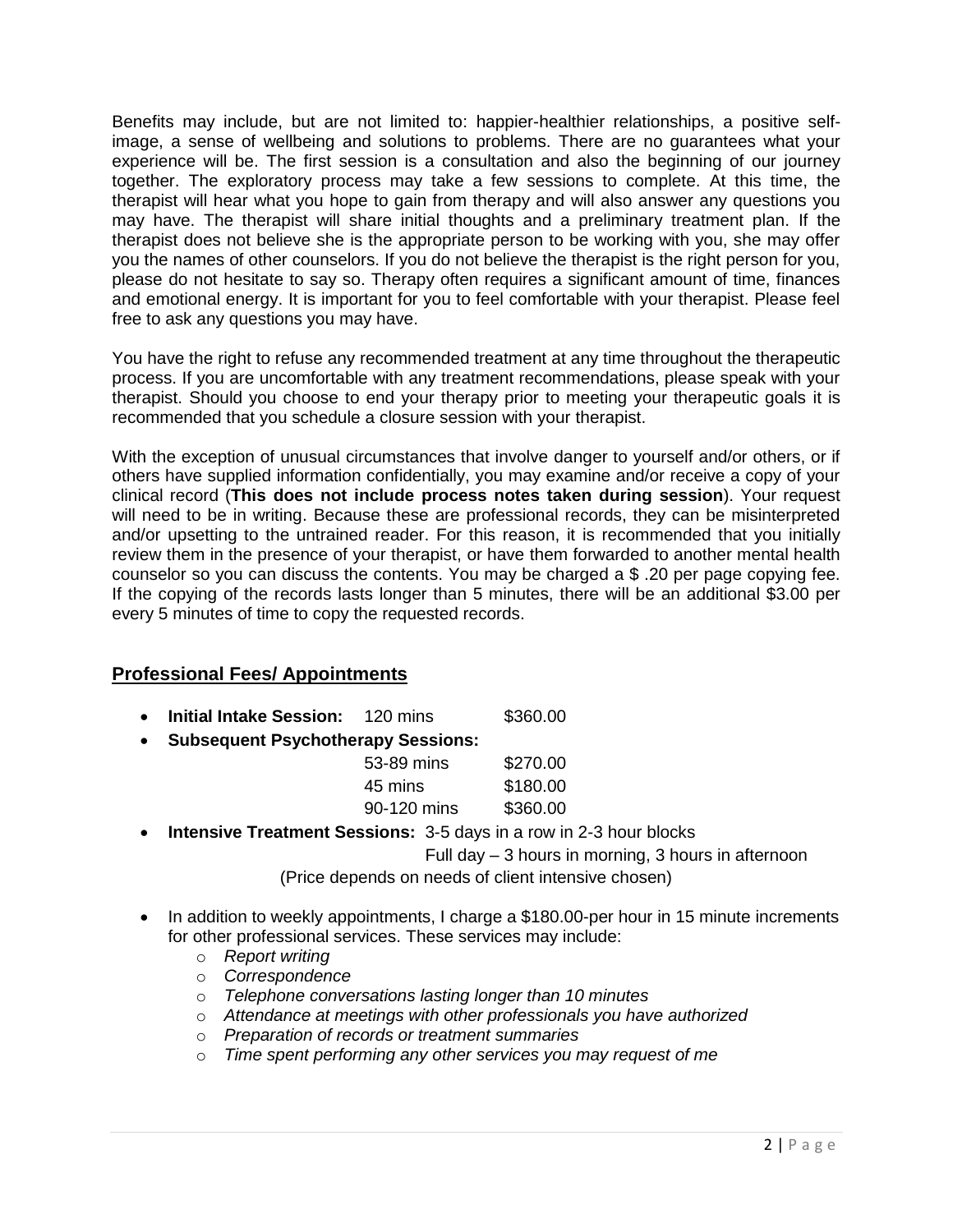• If you are involved in legal proceedings that require my participation, you will be expected to pay for all of my professional time, including participation, transportation, participation costs (even if another party calls me to testify). Due to the difficulties related to legal involvement, **I charge \$300.00-per hour for my participation in legal proceedings.**

## **CANCELLATION OR LATE ATTENDANCE OF APPOINTMENTS:**

- o Your therapy session is reserved for you.
- o **Please give 24-hour notice of cancellation otherwise you will be charged the full fee for the therapy session.**
- o Should you arrive late to your appointment, you will still be charged for the full session and the session will still end on time.

### **Office Hours & Contact Information:**

My office number is: **480.427.3550**. You can leave a message regarding scheduling/billing on this number during the day or after hours and your call will be returned by the next business day.

If you would like to leave me a confidential voicemail, you can do so by calling: **602.391.9877**. I retrieve messages periodically during the day and will return your call as soon as possible. Calls left after 1:00pm on Fridays will not be returned until the following Monday afternoon.

My email is not to be utilized as a mode of communicating with me about important clinical matters.

- o If there is an urgent issue, and you are unable to wait for me to return your call, please contact the **EMPACT Crisis Hotline…………..480.784.1500**
- **In the event of an emergency or a life-threatening situation, please call, 911, or go to your nearest emergency room immediately.**

**Minors:** Parents and minors please read carefully.

- If you are under 18, specific details of our communication will remain confidential; however, your parents do have a right to your medical records.
- It is my policy to request that parents agree to give up access to your records (If they agree, I will provide them with only general information about our sessions, unless I feel that there are safety concerns, particularly if I feel there is a high risk of you harming yourself or others)
- I will provide parents with a verbal summary of your treatment when it is complete at their requests.
- Before presenting parents with any information, I will discuss the particular matter with the minor and if possible I will try my best to resolve any objections there may be to what I have prepared to discuss.